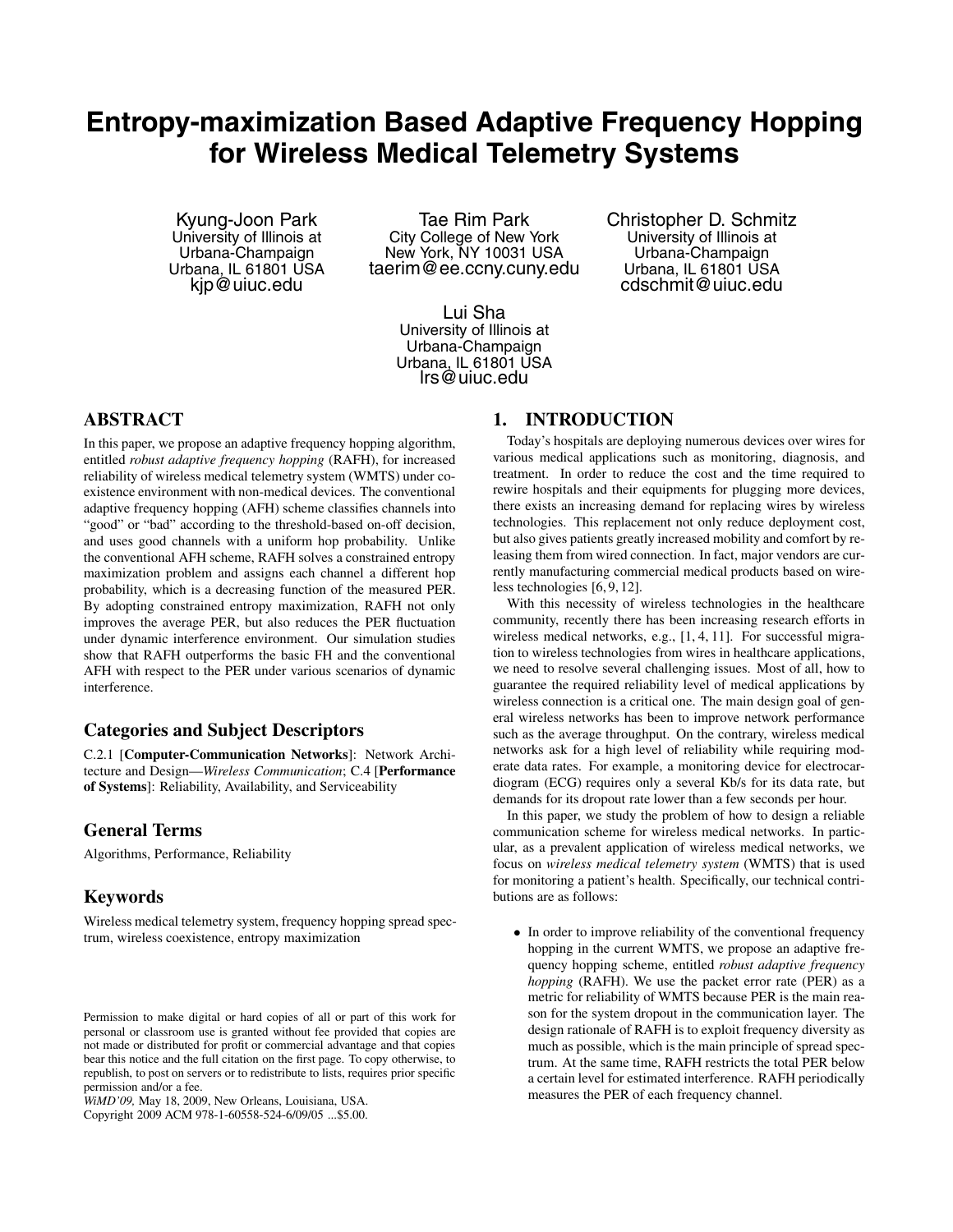• Then, if the total PER exceeds a certain threshold, RAFH updates the hopping probability by a constrained entropy maximization approach, which enables RAFH to exploit frequency diversity for mitigating random interference and to maintain the total PER below a given level for estimated interference. Our simulation study shows that RAFH reduces the average PER as well as PER fluctuation compared to the basic FH and the conventional AFH under various coexistence scenarios with other devices.

There exist quite a number of existing studies on adaptive frequency hopping, e.g., [7, 10]. A prevailing one is the adaptive frequency hopping scheme specified in the Bluetooth Standards [8]. Here, RAFH further exploits frequency diversity in order to provide increased reliability of WMTS under dynamic coexistence environment with other non-medical wireless devices.

The remainder of the paper is structured as follows. In Section 2, we provide background required for understanding available design options for reliable communication in WMTS. In Section 3, in order to improve the reliability of the conventional FHSS currently adopted in WMTS, we propose an adaptive frequency hopping scheme, called robust adaptive frequency hopping (RAFH). We evaluate the performance of RAFH in Section 4. The conclusion follows in Section 5.

# **2. BACKGROUND: DESIGN OPTIONS FOR WIRELESS MEDICAL TELEMETRY SYS-TEMS**

In this section, we provide background on design options for the communication scheme in WMTS.

## **2.1 Selection of the Operating Band: WMTS Bands or ISM Bands?**

### *2.1.1 WMTS Bands*

Wireless medical telemetry is defined as the remote monitoring of a patient's health through radio technology [5]. Previously, the US Federal Communications Commission (FCC) has permitted medical telemetry devices to operate on the following frequencies: vacant broadcast television channels 7–13 and 14–46 (174– 216 MHz and 470–668 MHz), certain frequencies within the private land mobile radio service (PLMRS) in the 450–470 MHz band, and frequencies associated with the ISM bands of 902–928 MHz and 2.4–2.5 GHz. However, in March 1998, a TV station in Texas tested digital television broadcasting that severely interfered with the telemetry system at local hospitals. After this incident, the American Hospital Association (AHA)'s Medical Telemetry Task Force led the effort for defining wireless telemetry service and its spectrum options. As a consequence of this effort, the WMTS bands were created The WMTS bands include the following three separate frequency bands: 608–614 MHz (formerly TV channel 37), 1,395–1,400 MHz, and 1,429–1,432 MHz. With the creation of the dedicated WMTS bands, many hospitals upgraded their telemetry systems in order to operate in the WMTS bands, typically in the 608–614 MHz band.

While the introduction of the WMTS bands has eliminated the problem of competing with an in-band high definition television (HDTV) station, it did not inherently resolve the interference issues primarily because unintentional electromagnetic interference still exist in the dedicated WMTS bands [2]. Examples of unintentional interference sources are power lines, electrical motors, equipment power supplies as well as lightning strikes and electrostatic discharge. Another shortcoming of the WMTS bands is its

small bandwidth. Even if a WMTS system could use the entire non-contiguous WMTS bands of 14 MHz, this bandwidth is substantially smaller than that of the ISM bands.

#### *2.1.2 ISM Bands*

The ISM bands were originally reserved internationally for the use of RF electromagnetic fields for industrial, scientific and medical purposes. Typically used ISM bands are 902–928 MHz (900 MHz band), 2,400–2,500 MHz (2.4 GHz band), and 5,725–5,875 MHz (5.8 GHz band). The 900 MHz band has been in limited medical telemetry use. The 2.4 GHz band is currently used by many manufacturers of medical telemetry systems. One crucial merit of the 2.4 GHz ISM band is a large contiguous bandwidth of 79 MHz, which increases the benefit of the spread spectrum technology for interference mitigation. One disadvantage of the ISM bands for WMTS is that they are unlicensed and are subject to interference from other devices such as IEEE 802.11 WLAN devices, Bluetooth, microwave ovens, and cordless telephones.

### **2.2 Spread Spectrum Technology: Frequency Hopping or Direct Sequence?**

Spread spectrum refers to a wideband radio frequency technique originally used for the military purpose of secure mission-critical communication. In principle, the spread spectrum technology is designed to trade bandwidth efficiency for reliability. This tradeoff makes the overall transmission more reliable and robust against interference and noise. Furthermore, for any unintended receivers, the spread spectrum signal looks like background noise. This feature makes it very difficult for an unintended receiver to intercept or overhear the transmission.

There are two implementation options for spread spectrum, i.e., frequency hopping spread spectrum (FHSS) and direct sequence spread spectrum (DSSS). DSSS is more suitable for providing high data rates, which made all the major vendors for IEEE 802.11 products select DSSS over FHSS for increasing their data rates. The main benefit of FHSS over DSSS is its robustness to strong interferers because avoiding interference by hopping rather than suppressing mitigates performance degradation. It is also no coincidence that the major manufacturers for WMTS in the ISM bands chose FHSS for their communication technology, for example, GE Healthcare (ApexPro FH) [6], Philips (IntelliVue Telemetry System) [9], and Welch Allyn (Micropaq) [12].

There are two implementation options for spread spectrum, i.e., frequency hopping spread spectrum (FHSS) and direct sequence spread spectrum (DSSS). FHSS uses a narrowband carrier that changes frequency in a pattern known to both the transmitter and the receiver. Both the sender and the receiver hop between frequencies based on the same pseudorandom pattern, and transfer data during each hop. Under proper synchronization, frequency hopping maintains a single logical channel. To an unintended receiver, FHSS appears to be short-duration impulse noise. Furthermore, even if the FHSS signal is corrupted by a narrowband interferer, the device can send data successfully once it hops to a new clear frequency channel. Thus, even when more and more frequency channels are corrupted by interference, FHSS does not completely fail but degrades gracefully.

# **3. AN EFFICIENT ADAPTIVE FREQUENCY HOPPING SCHEME FOR WMTS**

In this section, we propose an adaptive frequency hopping scheme for WMTS, entitled *robust adaptive frequency hopping* (RAFH). By using a constrained entropy maximization approach, RAFH ex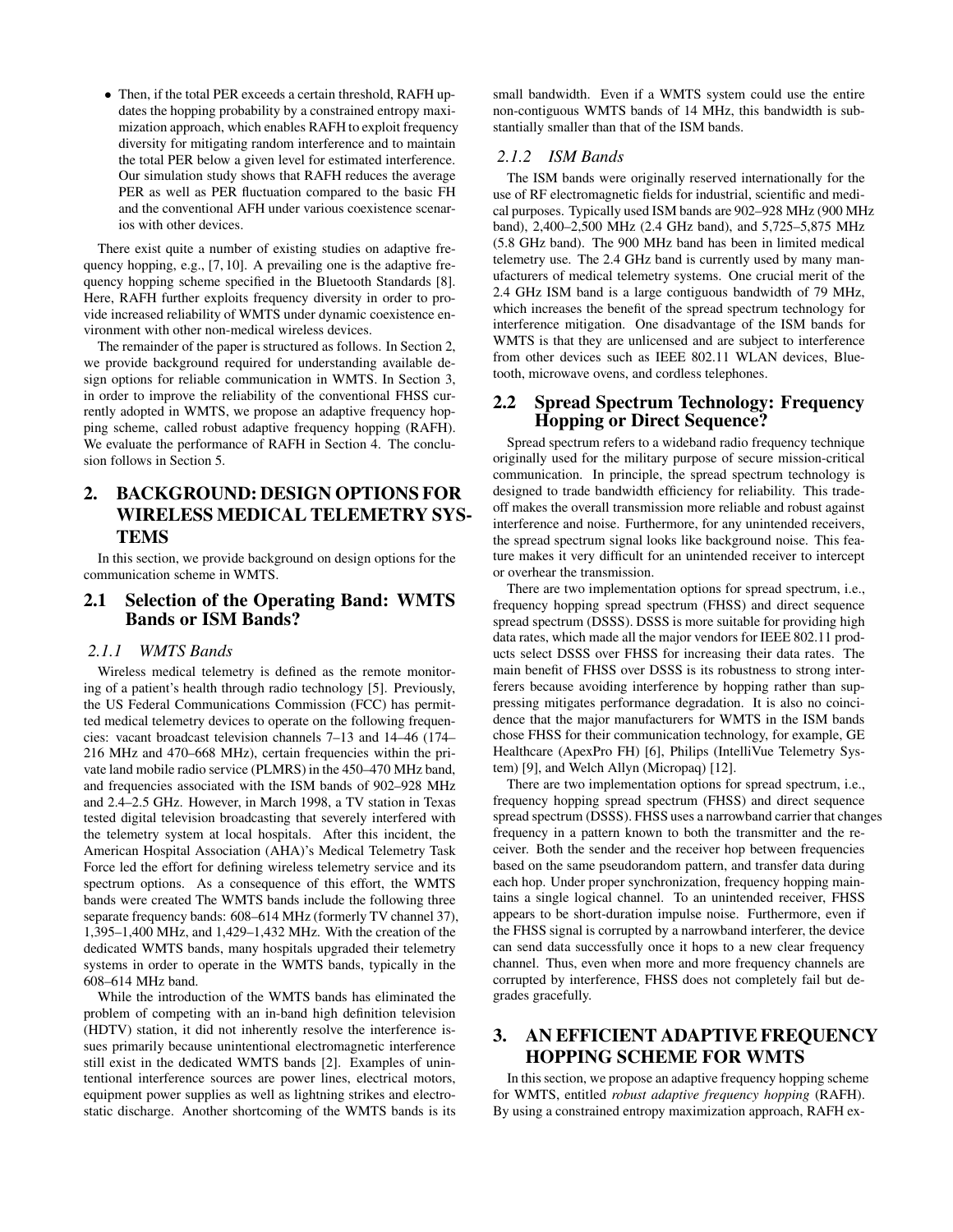ploits frequency diversity in order to be robust against random interference while maintaining the total PER below a given threshold for estimated interference.

### **3.1 Network Model**

Though our proposed algorithm, RAFH, can also be used in the WMTS bands, in order to fully benefit from spread spectrum, we mainly consider a wireless LAN (WLAN) structure for WMTS operating under FHSS in the 2.4 GHz ISM band. Each WLAN has an access point connected with a number of wireless medical devices. Data packets from a device are sent to the corresponding AP as a stream with a constant rate, which is general in telemetry applications [1]. Timing and hopping of every device in each AP is synchronized with the corresponding AP. Two kinds of interference sources are assumed to coexist with the proposed WMTS. The first one is the the standard frequency hopping (FH) interferer such as a legacy medical device and a bluetooth device. The other is a direct sequence (DS) interferers such as an IEEE 802.11 device.

Let M denote the total number of frequency channels available. Let  $p_i$  denote the probability that a given AP uses frequency channel *i* where  $i = 1, \ldots, M$ . Then, the hopping probability set **p** of the AP is given as follows:

$$
\mathbf{p}=[p_1 \ldots p_M]^T,
$$

where  $\sum_{i=1}^{M} p_i = 1$ . For example, a uniform hopping probability<br>set  $p_i = \frac{[1/M - 1/M]^T}{T}$  corresponds to the basis EH gase where set  $\mathbf{p} = \left[1/M \dots 1/M\right]^T$  corresponds to the basic FH case where<br>all the frequency channels are equally used. The PFR of each freall the frequency channels are equally used. The PER of each frequency channel is measured for every interval of  $T$  seconds. The condition that the measured total PER exceeds a given threshold  $\eta$ is the triggering event for an update of the hopping probability **p**.<br>Let  $n = 1, 2, ...$  denotes the time index for each PER measure-<br>ment interval. Also, let  $\widehat{PER}_i(n)$  denote the measured PER of Let  $n = 1, 2, \ldots$  denotes the time index for each PER measurement interval. Also, let  $\widehat{PER}_i(n)$  denote the measured PER of frequency channel  $i$  at time  $n$ .

### **3.2 Design Rationale of the Proposed Adaptive Frequency Hopping Scheme**

Adaptive frequency hopping based on PER measurement can be formulated as how to update the hopping probability **p** based on the measured PER for each channel as follows: **p** hopping probarel as follows:<br>**p**(*n*),  $\widehat{PER}(n)$ 

$$
\mathbf{p}(n+1) = F\left(\mathbf{p}(n), \widehat{\mathbf{PER}}(n)\right),\tag{1}
$$

 $\mathbf{p}(n+1) = F\left(\mathbf{p}(n), \widehat{\text{PER}}(n)\right),$  (1)<br>where  $\widehat{\text{PER}}(n) := [\widehat{PER}_1(n) \dots \widehat{PER}_M(n)]^T$ . One example<br>for the undate rule  $F(\cdot, \cdot)$  in (1) to implement an adaptive frequency for the update rule  $F(\cdot, \cdot)$  in (1) to implement an adaptive frequency hopping scheme is to avoid bad frequency channels determined by PER measurement as follows:

Pying scheme is to avoid bad frequency channels determined by R measurement as follows:

\n
$$
p_i(n+1) = \begin{cases} \n1/M_{n+1}, & \text{if } \widehat{PER}_m(n) < PER_{th} \text{;} \\
0, & \text{otherwise,} \n\end{cases} \tag{2}
$$

where  $M_{n+1}$  is the total number of frequency channels that satisfy where<br>PER  $PER<sub>i</sub>(n) < PER<sub>th</sub>$ . In fact, even though there are differences in details, many adaptive FH algorithms basically operate as given in (2). Hereafter, we denote (2) as the conventional AFH. The decision for channel condition in (2) is on-off based on measured PER: If the measured PER is below/above the threshold, the corresponding channel is considered good/bad. By this on-off decision, every bad channel is completely avoided while every good channel is equally treated regardless of its measured PER.

Another disadvantage of (2) is that, by completely avoiding bad channels, the conventional AFH in (2) will not be able to measure the PER of channels once they are classified into bad ones. One typical solution is to use a timer for bad channels: Once the PER of a channel is above the threshold, classify it into a bad channel for a

duration of  $T_s$ . Then, after  $T_s$ , the decision on the channel will be reset and it will be used for hopping as if it were now a good channel. However, a potential problem of this solution is that the AFH scheme will severely fluctuate under dynamic interference environment. If the timer  $T_s$  is small compared to interference change, the PER of AFH will severely increase because the channel may still remain bad after the reset, which is a case of false positive. If the timer  $T<sub>s</sub>$  is large compared to interference change, AFH will slowly respond to change in interference, which corresponds to a case of false negative. Since an appropriate value for the timer  $T_s$ depends on the dynamic characteristics of interference, a single, pre-determined value for  $T_s$  cannot work in general.

Our design rationale of RAFH is to assign the hop probability by taking into account the magnitude of the measured PER. First, based on the measured PER which accounts for current interference, the hop probability should be assigned so that the total PER is below a given threshold. This condition imposes an explicit PER constraint in the formulation of RAFH in the next section. However, a constraint on the total PER based on the current measurement is not sufficient because it does not provide robustness against randomness in interference caused either by an error in the measure PER or by change in interference. Thus, in order to compensate for the PER measurement error and combat for unknown future interference, the hop probability should be randomized as much as possible to exploit frequency diversity, which is the main principle of FHSS.

### **3.3 Description of RAFH: An Entropy Maximization Approach**

One reasonable approach for realizing our design rationale is to maximize the entropy of the hop probability **p** while satisfying the total PER constraint with respect to the measured PER. With a prespecified PER threshold  $\xi$  and the measured PER in the *n*-th interval, the total PER can be restricted if the updated hopping probaspecified PER threshold  $\xi$  and the measured PER in the *n*-th inter-<br>val, the total PER can be restricted if the updated hopping proba-<br>bility  $\mathbf{p}(n + 1)$  satisfies  $\sum_{i=1}^{M} \widehat{PER}_i(n)p_i(n + 1) \leq \xi$ . Thus, the<br>overall probability  $\bf{p}$  is given as follows:  $\frac{1}{1}$ 

$$
\begin{aligned}\n\text{maximize} & \left\{ -\sum_{i=1}^{M} p_i(n+1) \log p_i(n+1) \right\} \\
\text{subject to } & A\mathbf{p}(n+1) \le \xi \\
& \sum_{i=1}^{M} p_i(n+1) = 1,\n\end{aligned} \tag{3}
$$

where  $A = [\widehat{PER}_1(n) \dots \widehat{PER}_M(n)]$ . As a simple example,<br>consider the case of no constraint on the average PER in (3). In consider the case of no constraint on the average PER in (3). In this case, entropy maximization will give a uniform distribution of  $\mathbf{p}(n+1) = [1/M \dots 1/M]^T$ , which matches the intuition that every frequency should be equally used when no information on every frequency should be equally used when no information on interference is available. When there is a PER constraint, the entropy maximization approach will randomize the distribution of **p** as much as possible while satisfying the constraint on the total PER.

To further demonstrate how the constrained entropy maximization works, we show an illustrative example when  $M = 4$  and  $A = [0.14 \ 0.16 \ 0.18 \ 0.2]$ . When the PER threshold  $\xi = 0.15 < \nabla^M$ ,  $g/M = 0.17$ , we have  $\mathbf{p} = [0.65 \ 0.24 \ 0.08 \ 0.03]$  if  $\sum_{i=1}^{M} a_i/M = 0.17$ , we have **p** = [0.65 0.24 0.08 0.03]<sup>T</sup>. If the conventional AFH scheme in (2) were applied to this case, the

<sup>&</sup>lt;sup>1</sup>Note that the nonnegativity constraint on  $p_i$ , i.e.,  $p_i \geq 0$ ,  $\forall i$ , does not need to be included because of the problem structure. The opnot need to be included because of the problem structure. The optimal solution for (3), denoted by  $\mathbf{p}^*$ , will automatically sastify the nonnegativity constraint, which can be verified by (13).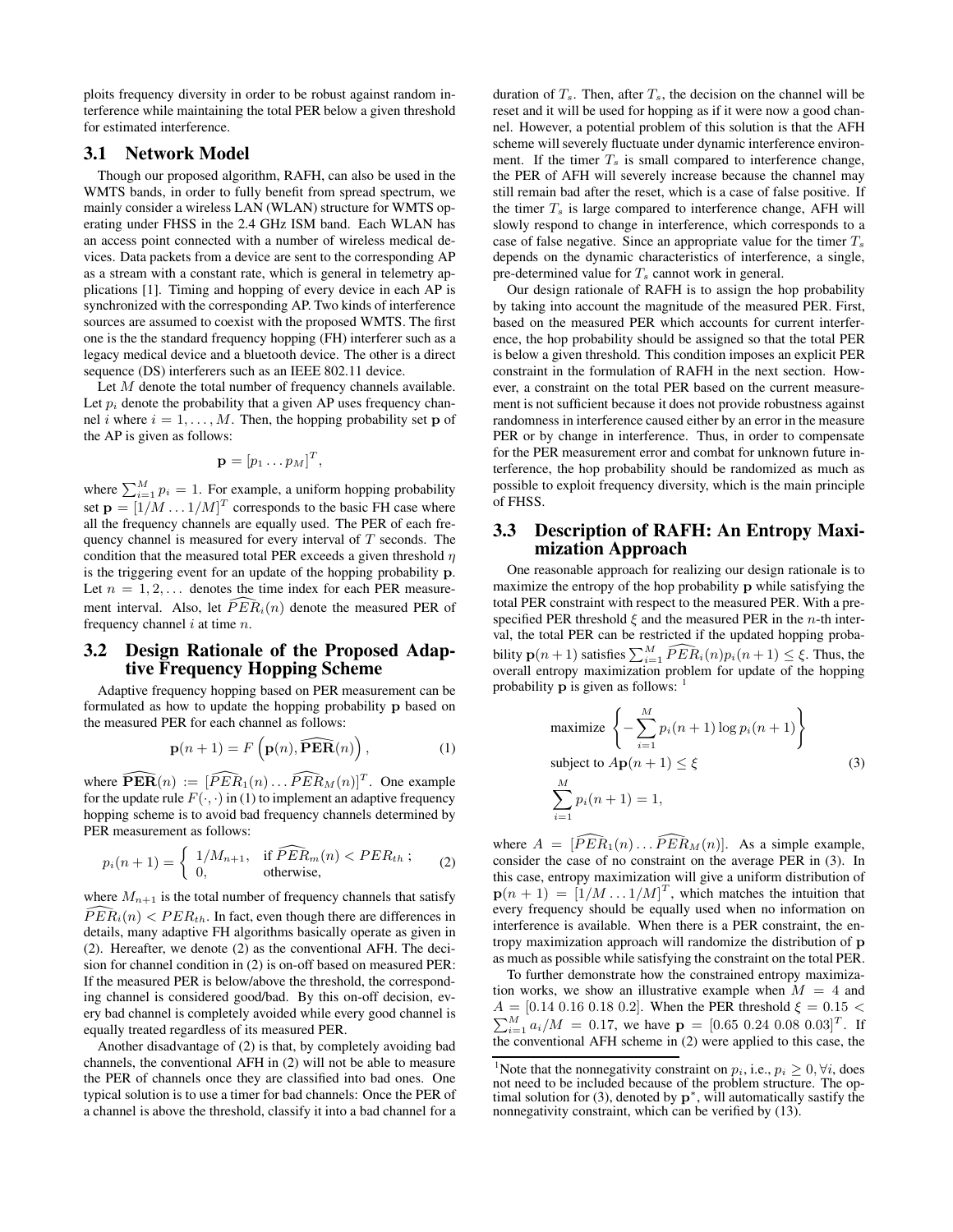hopping probability would be  $\mathbf{p} = \begin{bmatrix} 1 & 0 & 0 & 0 \end{bmatrix}^T$ . Hence, compared to (2), the entropy maximization approach exploits more frequency diversity with a different weight on each channel, which depends on the measured PER. When  $\xi = 0.2 > \sum_{i=1}^{M} a_i/M = 0.17$ ,<br>we have  $p = \left[0.25, 0.25, 0.25, 0.25\right]^T$ , which corresponds to the we have  $p = [0.25 \ 0.25 \ 0.25 \ 0.25]^T$ , which corresponds to the conventional frequency hopping.

The overall RAFH algorithm, which substantiates the idea of the constrained entropy maximization approach, is given in Algorithm 1. In every interval of  $T$ , RAFH measures the PER of each frequency channel as well as the total PER. If the total PER exceeds a certain threshold, the loop for updating the hopping probability **p** is triggered. When the PER constraint is feasible by the feasibility test in Line 21 of Algorithm 1, RAFH updates the hop probability **p** by maximizing the entropy of **p** while satisfying a constraint on the total PER for estimated interference as in Line 23 of Algorithm 1. If the PER constraint is infeasible, the situation may be too serious to be resolved by adaptation in the physical layer alone. Hence, the serious interference situation is reported to the higher layers which may deal with it. At the same time, RAFH updates the hop probability set  $\bf{p}$  so that only top  $K$  frequency channels are uniformly used, i.e.,  $p_i = 1/K$  if  $i \in S_K$  and  $p_i = 0$  otherwise, where  $S_K$  is the set of frequencies with the top  $K$  PER.

Now, the remaining issue is how to devise an efficient algorithm for solving the constrained entropy maximization problem (3), which corresponds to Line 23 of Algorithm 1. The problem (3) can be equivalently formulated as minimization of the negative entropy with a constraint as follows:

minimize 
$$
f(\mathbf{p}) \equiv \sum_{i=1}^{M} p_i \log p_i
$$
  
subject to  $A\mathbf{p} \le \xi$  (4)  

$$
\sum_{i=1}^{M} p_i = 1.
$$

In order to solve (4) efficiently, we rely on the convex optimization theory [3]. First, we check the feasibility of (4). By inspection, we can easily notice that the problem (4) is infeasible if  $a_{min} := \min a_i > \xi$ . We will discuss this infeasible case later and tentatively assume that  $a_{min} := \min a_i \leq \xi$ . The constrained convex optimization problem (4) can be efficiently solved by using Lagrangian duality [3]. The basic idea of Lagrangian duality is to take account of the constraints in an convex optimization problem by augmenting the objective function with a weighted sum of the constraints. The Lagrangian  $L$  for (4) is given as follows:

$$
L(\mathbf{p}, \lambda, \nu) = \sum_{i=1}^{M} p_i \log p_i + \lambda (A\mathbf{p} - \xi) + \nu \left(\sum_{i=1}^{M} p_i - 1\right),
$$
\n(5)

where  $\lambda$  and  $\nu$  are called Lagrange multipliers. Now, we refer to the original optimization problem (4) as the primal problem. Then, the associated dual function  $g(\lambda, \nu)$  of (4) is defined as the minimum value of the Lagrangian over all possible **p** as follows:

$$
g(\lambda, \nu) = \inf_{\mathbf{p}} \left[ \sum_{i=1}^{M} p_i \log p_i + \lambda (A\mathbf{p} - \xi) + \nu \left( \sum_{i=1}^{M} p_i - 1 \right) \right].
$$
 (6)

In (6), the dual function  $g(\lambda, \nu)$  is concave because it is the pointwise infimum of a family of affine functions of  $(\lambda, \nu)$ . Hence, the dual function yields lower bounds on the optimal value  $f^*$  of the

#### **Algorithm 1** Robust adaptive frequency hopping (RAFH)

1: // Initialization 2: **p** ← [1/*M* . . . 1/*M*] 3: // PER estimation

- 4: Reset timer  $t \leftarrow T$
- 5:  $\mathbf{n}_t = (n_{1,t}, \dots, n_{M,t}) \leftarrow \mathbf{0}$
- 6:  $\mathbf{n}_e = (n_{1,e}, \ldots, n_{M,e}) \leftarrow \mathbf{0}$
- 7: **while** (True) **do**
- 8: **if** current transmission uses frequency i **then**
- 9:  $n_{i,t} \leftarrow n_{i,t} + 1$ <br>10: **end if**
- end if
- 11: **if** Transmission fails **then**<br>12:  $n_{i,e} \leftarrow n_{i,e} + 1$
- 12:  $n_{i,e} \leftarrow n_{i,e} + 1$ <br>13: **end if**
- end if
- 14: **end while**
- 15: **for**  $i = 1$  to M **do**<br>16:  $a_i = PER_i \leftarrow$
- $a_i = PER_i \leftarrow n_{i,e}/n_{i,t}$
- 17: **end for**
- 18: // update **p** if PER exceeds a given threshold  $\eta$
- 19: **if**  $PER = \sum_{i=1}^{M} n_{i,e} / \sum_{i}^{M} n_{i,t} > \eta$  then<br>20: *if* feasibility test
- 20: // feasibility test<br>21: **if** min<sub>i</sub>  $a_i \leq \xi$
- 21: **if**  $\min_i a_i \leq \xi$  **then**<br>22: // Update **p**
- 22: // Update **p**
- 23:  $\mathbf{p} \leftarrow \arg \min_{\mathbf{p}} \sum_{i=1}^{M} p_i \log p_i$  such that  $\sum_{i=1}^{M} a_i p_i \le \xi$  and  $\sum_{i=1}^{M} p_i = 1$
- 24: **else**
- Alarm to the supervisory system
- 26:  $p_i = 1/K$  for the top K channels and  $p_i = 0$  otherwise<br>27: **end if**
- end if

28: **end if**

primal problem (4) for any  $\lambda \geq 0$  and  $\nu$  as follows:

 $g(\lambda, \nu) \leq f^*$ .

Now, the best lower bound can be obtained from the dual function  $q(\lambda, \nu)$  by formulating the dual problem as follows:

$$
\begin{array}{ll}\text{maximize } g(\lambda, \nu) \\ \text{subject to } \lambda \ge 0. \end{array} \tag{7}
$$

When the dual variables  $(\lambda, \nu)$  are optimal for the dual problem (7), they are called optimal Lagrange multipliers, denoted by  $(\lambda^*, \nu^*)$ . Since the primal problem (4) is convex, the strong duality holds [3] and the optimal value for the dual problem (7) is equal to that of the primal problem (4). Hence, instead of solving the primal problem (4) directly, we can get the solution for (4) by solving the dual problem (7). Note that the dual problem (7) only have two variables,  $\lambda$  and  $\nu$ , while the primal problem (4) has M variables.<sup>2</sup> Thus, it is much more efficient to solve the dual problem (7) than the primal problem (4) because it significantly reduces the computation and the complexity of the algorithm.

The remaining issue is to obtain an explicit expression for the dual function  $g(\lambda, \nu)$  in (6). Since the Lagrangian L in (5) satisfies  $\frac{\partial^2 L}{\partial p_i^2} = 1/p_i > 0$  and  $\frac{\partial^2 L}{\partial p_i \partial p_j} = 0$ , L is positive definite<br>and thus convex in p. Hence, by plugging  $\frac{\partial L}{\partial p_i} = \log p_i + 1 + \frac{1}{2}$ and thus convex in **p**. Hence, by plugging  $\partial L/\partial p_i = \log p_i + 1 +$ 

<sup>&</sup>lt;sup>2</sup>Usually, *M* is much larger than two. for example,  $M = 79$  for FHSS in the 2.4 GHz ISM band. FHSS in the 2.4 GHz ISM band.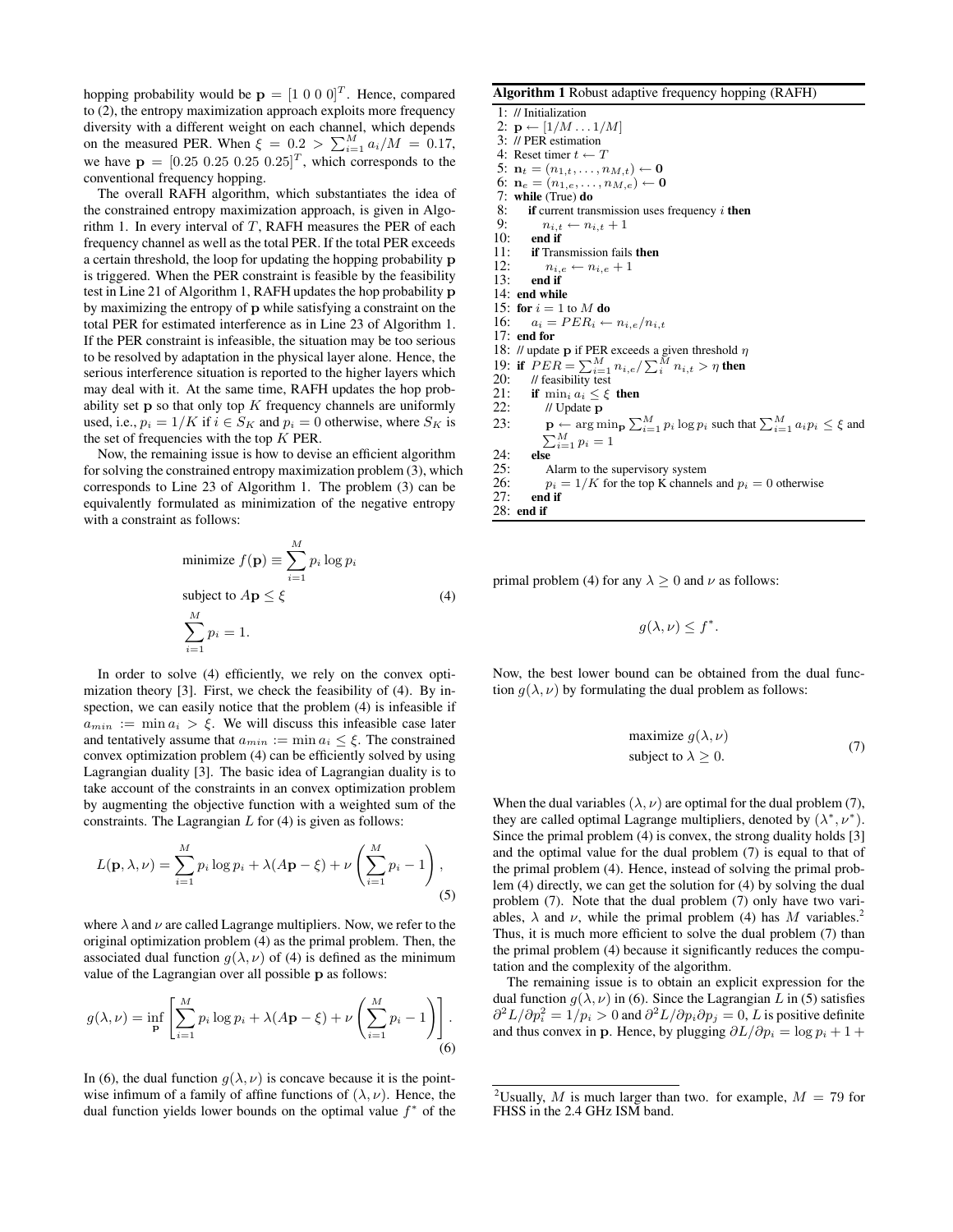$a_i\lambda + \nu = 0$  into (5), we obtain

$$
g(\lambda, \nu) = -\xi \lambda - \nu + \inf_{\mathbf{p}} \sum_{i=1}^{M} \left[ p_i \log p_i + (a_i \lambda + \nu) p_i \right]
$$

$$
= -\xi \lambda - \nu - \sum_{i=1}^{M} e^{-(a_i \lambda + \nu + 1)}
$$

$$
= -\xi \lambda - \nu - e^{-\nu - 1} \sum_{i=1}^{M} e^{-a_i \lambda}.
$$
(8)

By using (8), the dual problem (7) can be rewritten as follows:

$$
\text{maximize } -\xi \lambda - \nu - e^{-\nu - 1} \sum_{i=1}^{M} e^{-a_i \lambda} \tag{9}
$$

subject to  $\lambda > 0$ ,

In order to further simplify the dual problem (9), we maximize the objective function over  $\nu$  for fixed  $\lambda$  by using  $\partial g(\lambda, \nu)/\partial \nu = 0$ . Then, we obtain

$$
\nu = \log \sum_{i=1}^{M} e^{-a_i \lambda} - 1.
$$
 (10)

By substituting (10) into (9), we get

$$
\text{maximize } -\xi \lambda - \log \left( \sum_{i=1}^{M} e^{-a_i \lambda} \right) \tag{11}
$$

subject to  $\lambda \geq 0$ .

After simple algebraic manipulation, (11) becomes

minimize 
$$
h(\lambda) \equiv \sum_{i=1}^{M} e^{(\xi - a_i)\lambda}
$$
 (12)

subject to  $\lambda \geq 0$ .

In the meantime, the necessary optimality condition for **p** can be obtained by differentiating the Lagrangian in  $(5)$  with respect to  $p_i$ as follows:

$$
\frac{\partial L}{\partial p_i} = \log p_i + 1 + a_i \lambda + \nu = 0.
$$

Finally, the optimal value for  $p_i$ , denoted by  $p_i^*$ , can be obtained as

$$
p_i^* = e^{-(a_i \lambda^* + \nu^* + 1)}, \tag{13}
$$

where  $\lambda^*$  and  $\nu^*$  are optimal Lagrange multipliers obtained from (10) and (12).

Consequently, the overall entropy maximization problem of (4) can be solved once we solve (12). Since (12) is a convex optimization problem with only one variable  $\lambda$ , it can be efficiently solved by a gradient method. Let  $\lambda^*$  denote the optimal value of  $\lambda$  for (12). Then, if  $h(\lambda)$  is strictly increasing, we have  $\lambda^* = 0$ . Otherwise,  $h(\lambda)$  is strictly decreasing for  $\lambda \leq \lambda^*$  and strictly increasing for  $\lambda \geq \lambda^*$ . Hence, (12) can be solved by a gradient algorithm starting from  $\lambda = 0$ . Now, what remains is how to check whether starting from  $\lambda = 0$ . Now, what remains is how to check whether  $\lambda^* = 0$  or not. The necessary and sufficient condition for  $\lambda^* = 0$  $\lambda^* = 0$  or not. The necessary and sufficient condition for  $\lambda^* = 0$ <br>is  $dh(0)/d\lambda > 0$ . From (12)  $dh(0)/d\lambda = \sum M(\epsilon - a)$ . Hence is  $dh(0)/d\lambda \ge 0$ . From (12),  $dh(0)/d\lambda = \sum_{i=1}^{M} (\xi - a_i)$ . Hence, the condition for  $\lambda^* = 0$  is  $\xi > \sum_i^M a_i/M$ . The overall algorithm<br>for solving (4) which corresponds to Line 23 of Algorithm 1 is for solving (4), which corresponds to Line 23 of Algorithm 1, is given in Algorithm 2.

As a remark, an interpretation of the condition on  $\lambda^* = 0$  can be given as follows: If the uniform hop probability  $\mathbf{p} = \left[1/M \dots 1/M\right]^T$ <br>satisfies the constraint in (4) then it will be the ontimal solution to satisfies the constraint in (4), then it will be the optimal solution to

**Algorithm 2** A dual algorithm for solving the entropy maximization problem in (4) (Line 23 of Algorithm 1)

1: INPUT:  $A, \xi, \epsilon, \alpha \, \text{if } \epsilon$  is a stopping error and  $\alpha$  is a step size 2: OUTPUT: **p** 3:  $C \leftarrow \xi - A; \# C = [c_1 \dots c_M]^T := [\xi - a_1 \dots \xi - a_M]^T,$  M by 1 column vector column vector 4:  $\lambda \leftarrow 0$ ; // Initial  $\lambda$ <br>5: **if**  $\sum_{i=1}^{M} c_i < 0$  **then**<br>6. **product**  $\sum_{i=1}^{M} c_i$ 6: while  $|\sum_{i=1}^{M} c_i e^{c_i \lambda}| > \epsilon$  do 7:  $\lambda \leftarrow \lambda - \alpha \sum_{i=1}^{M} c_i e^{c_i \lambda}$ 8: **end while** 9: **end if** 10:  $\nu \leftarrow \log \sum_{i=1}^{M} e^{-a_i \lambda} - 1$ <br>11: for  $i = 1$  to M do 11: **for**  $i = 1$  to  $\overline{M}$  **do**<br>12:  $n_i \leftarrow e^{-(a_i \lambda + i)}$  $p_i \leftarrow e^{-(a_i\lambda+\nu+1)}$ 13: **end for** 14: Return **p**

**Table 1: Default values of parameters used in the simulation study.**

| Parameter  | <b>Value</b> | <b>Definition</b>                                    |
|------------|--------------|------------------------------------------------------|
| М          | 79           | Number of frequencies                                |
| n          | 0.2          | RAFH-triggering PER threshold                        |
|            | 0.2          | Average PER threshold in RAFH                        |
| $\tau$     | 1000         | Update interval for RAFH                             |
| $T_{s}$    | 1000         | Reset timer for bad channels in AFH                  |
| $\epsilon$ | $10^{-4}$    | Stopping error for Algorithm 2 in RAFH               |
| $\alpha$   | 0.1          | Step size for Algorithm 2 in RAFH                    |
| $\sim$     | 0.002        | Poisson arrival rate of a DS interferer              |
|            | 0.001        | Geometric rate for the dwell time of a DS interferer |

(4) because the uniform distribution maximizes entropy over all the distributions. In this case, the constraint in (4) will be inactive, i.e.,  $A$ **p**  $\lt$   $\xi$ , which exactly corresponds to the obtained condition with the uniform distribution of **p**. Furthermore,  $\lambda^*$  will be zero according to the KKT condition [3].

### **4. SIMULATION STUDY**

#### **4.1 Simulation Model**

The simulation scenarios are designed to emphasize the dynamic pattern of interference. The FH sender hops around the 79 1-MHz frequency channels between 2.402 GHz and 2.480 GHz. The duration time for each hopping is fixed, which is considered as one time unit in the simulation. We consider the following two main sources of interference; the basic FH interference either from coexisting legacy medical devices or from Bluetooth devices, and the DS interference from IEEE 802.11 devices. A FH interferer interferes with probability one while a DS interferer with probability of 0.7. Each FH interferer hops over 79 1-MHz channels between 2.402 GHz and 2.480 GHz. Each DS interferer selects one from the following three non-overlapping channels; 2.402 – 2.424 GHz, 2.426 – 2.448 GHz, and 2.450 – 2.472 GHz. In each channel, a DS interferer is generated by the Poisson arrival with  $\gamma$  if the corresponding channel is not already occupied by another DS interferer. The dwell time of each DS interference traffic is geometrically distributed with  $\mu$ . Hereafter, we denote the conventional AFH as AFH in short. Default values of parameters are given in Table 1.

### **4.2 Simulation Results**

First, we show the average PER with respect to the number of FH interferers in Fig. 1. The DS interferers are generated according the Poisson arrival with the default value of  $\gamma = 0.002$  when the corresponding channel is not already occupied by a DS inter-